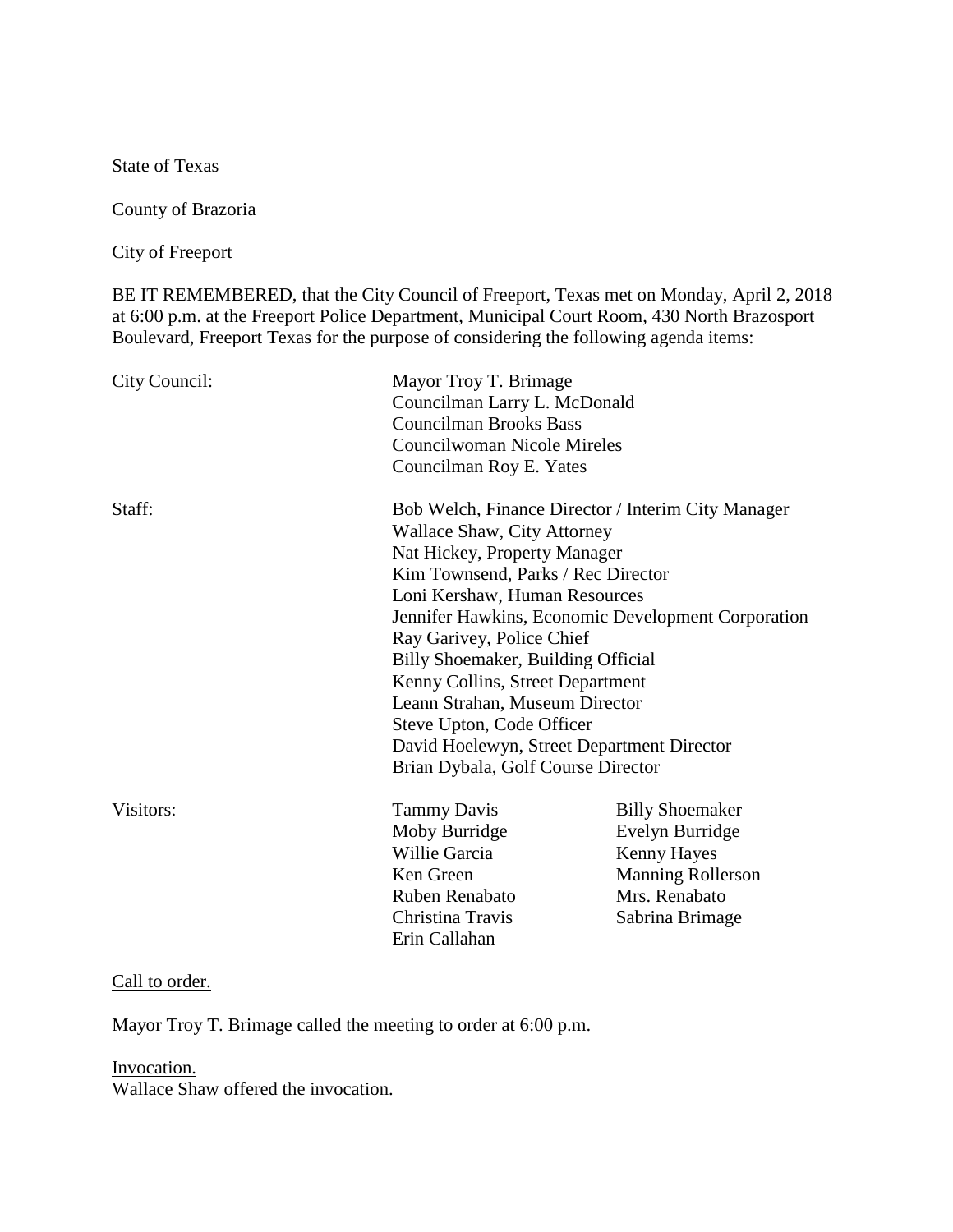## Pledge of Allegiance.

Mayor Troy T. Brimage led the Pledge of Allegiance.

## Attending citizens and their business.

Manning Rollerson stated that when he goes to his property on the East End he finds stakes everywhere. He said he has No Trespassing Signs on his property but no one pays attention to them. He said that Billy Shoemaker came out and told him that they were not 70 feet from the ditch. Mr. Rollerson said that when they widen Terminal Street that the City took its access. Mayor Brimage asked Mr. Rollerson to bring his paper work up to City hall and we could put him on the next agenda.

## Consideration of approving the minutes for March 12, 2018

Mayor Brimage stated that the corrected minutes from March 12, 2018 were given to the Council Members.

On a motion by Councilwoman Mireles, seconded by Councilman McDonald with all present voting "Aye", Council unanimously approved the March 12, 2018 Council Minutes.

Consideration of approving Resolution 2018-2538 authorizing Mayor to sign and City Secretary to attest a Deed without warranty conveying the City's interest in Lot 15, Block 26, Freeport Townsite, City of Freeport, Brazoria County, Texas, known locally as 226 West 2<sup>nd</sup> Street Freeport, TX to the successful bidder.

Mr. Hickey stated that Tammy Davis was the only bidder and she bid \$5000.00 dollars for the property.

On a motion by Councilwoman Mireles, seconded by Councilman McDonald, with all present voting "Aye", Council unanimously approved Resolution 2018-2538 authorizing Mayor to sign and City Secretary to attest a Deed without warranty conveying the City's interest in Lot 15, Block 26, Freeport Townsite, City of Freeport, Brazoria County, Texas, known locally as 226 West  $2<sup>nd</sup>$  Street Freeport, TX to the successful bidder.

Discuss and consider authorizing preparation of documents for sale of City interest in Lot 24, Block 717 also known as 1223 North Avenue O.

On a motion by Councilman Yates, seconded by Councilman McDonald, with all present voting "Aye", Council unanimously approved authorizing preparation of documents for sale of City interest in Lot 24, Block 717 also known as 1223 North Avenue O.

Discuss and consider authorizing preparation of document for sale of City interest in Lot 1, Block 747 also known as 1424 North Avenue Q.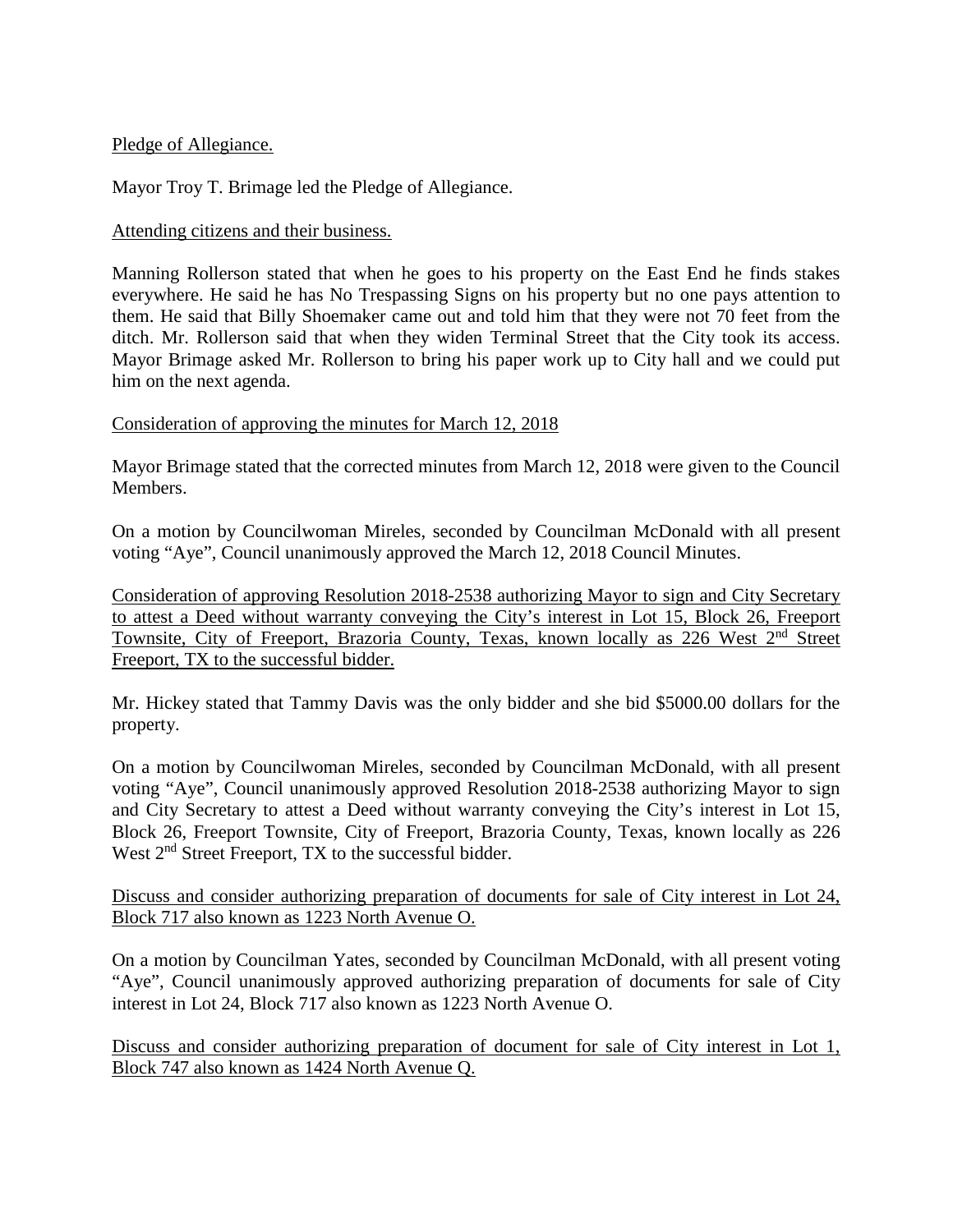On a motion by Councilman Yates, seconded by Councilman McDonald, with all present voting "Aye", Council unanimously approved authorizing preparation of documents for sale of City interest in Lot 1, Block 747 also known as 1424 North Avenue Q.

### Consideration of taking action on any other item discussed in Executive Session.

No Action to be taken.

### Work Session:

### Mayor Troy T. Brimage announcements and comments.

Mayor Brimage said the Freeport Police Department played against the Freeport Fire Department. It was a fundraiser for the High School Girls softball. It was a fun time and we had a great community turnout. Mayor Brimage thanked everyone that participated.

#### Councilman McDonald Ward A announcements and comments.

Councilman McDonald stated that the East End is about leveled and some of the roads needed to be addressed. He said they also took out some of our trees on the FM 1495 Right of Way.

#### Councilman Bass Ward B announcements and comments.

Councilman Bass stated that he had someone contact him about the 1300 Block of  $5<sup>th</sup>$  Street is a paved road and it probably wasn't done properly from the being and it floods. He is asking for the Mayor and City Manager to get someone to take a look at it. Councilman Bass asked Chief Garivey how many times the Police Department has to go out to a party before they shut it down. Chief Garvey said they try to be fair and give them a warning first.

Councilman Bass also said that someone has got to stop SJC from driving the contact roller all the way down  $9<sup>th</sup>$  Street to 1700 Block Broad Street they are driving down paved roads and he thinks maybe we should get an Engineer to look at the roads and see if they did any damage. Councilman Bass would like a Representative from SJC to come to a council meeting. Mayor Brimage asked Mr. Welch to get a Representative from SJC and for them to bring a plan of completion of when it's going to be done.

Councilman Bass reminded everyone to go out to the Brazosport High School on April 20, 2018 for a fish fry fundraiser for Project Graduation.

#### Councilwoman Mireles Ward C announcements and comments.

Councilwoman Mireles stated that there was some culverts put in on 1943 North Avenue H and wanted to know why it wasn't completed. David Hoewleyn said that the residence didn't buy the material so that's why the culvert wasn't put in.

Councilwoman Mireles said the drainage on Victoria Street was awesome.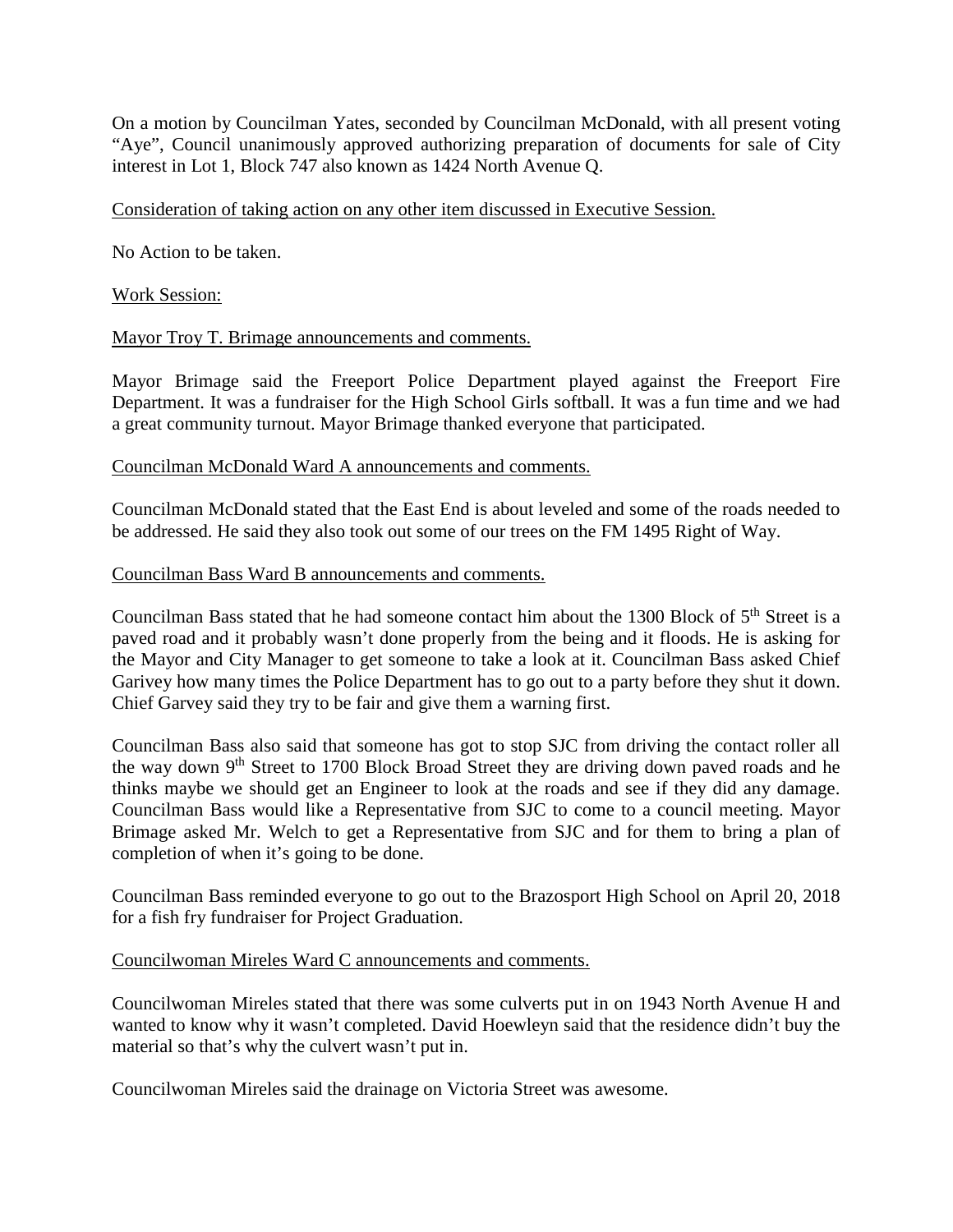## Councilman Yates Ward D announcements and comments.

Councilman Yates stated that where the shintech plant is there is some old dilapidated buildings in the middle of the plant part of the old main core shop that need to be taken down or something needs to be done about them.

Councilman Yates said that he is glad that he is glad we are selling property with no time limits on them.

Councilman Yates also said that his wife's coworker received a letter for a junk vehicle that violated the ordinance and where he lives someone has five junked vehicles that evidentially didn't violate the ordinance. Councilman Yates stated that if we are going to make one person go by it then we need to make them all go by the Ordinance.

Councilman Yates stated that he took drone pictures of Mr. Wong's urban renewal project spoke with Mr. Wong and that he asked him that when he bought his property if they would have put a time limit on it would he have bought it. Mr. Wong said no because it takes too much time and to many problems.

Councilman Yates said that he has a problem with the time limit sales of this property which he doesn't agree with. Jay Mejia offered to pay \$45,000.00 dollars for a 50 foot lot down on the river but didn't want to be bound by a time limit. Councilman Yates said that why the City doesn't have the option to buy the property back if he doesn't do anything with it in a certain amount of time instead of just taking his money.

Mayor Brimage asked Billy Shoemaker to put together a list of the top twenty worst properties five from each ward in the City of Freeport. Mayor Brimage said they will be focusing on those properties first. Councilman Bass asked if they were private homes and Mayor Brimage said yes it has nothing to do with landlords these are homes or buildings that are the worst structures in Freeport right now.

## Updates on current infrastructure.

Lowering water line - 1500 Block West Broad and 4<sup>th</sup> Street Commerce Street Water and Sewer Project - still in the engineering phase Lift Station and Force Main – South Avenue A Alley paving – 15 alleys not complete SSO Plan – sewer main replacement West  $2<sup>nd</sup>$  to West  $8<sup>th</sup>$  – complete Alley Pothole repairs / concrete work / drainage Victoria Street – drainage work complete Supervise contractors on the 15 alley improvement project – Veolia / SJC Trucking 1600 Block West  $5<sup>th</sup>$  Street – Curb, Gutter and Sidewalk 1600 Block  $6<sup>th</sup> Street - Curb$ , Gutter and Sidewalk 1717 Yellowstone repaired sidewalk Install drainage pipe at Holly / Mulberry in the alley between  $8<sup>th</sup>$  and  $9<sup>th</sup>$  Street Mow ROW between Avenue K and Avenue L from Varner to Yellowstone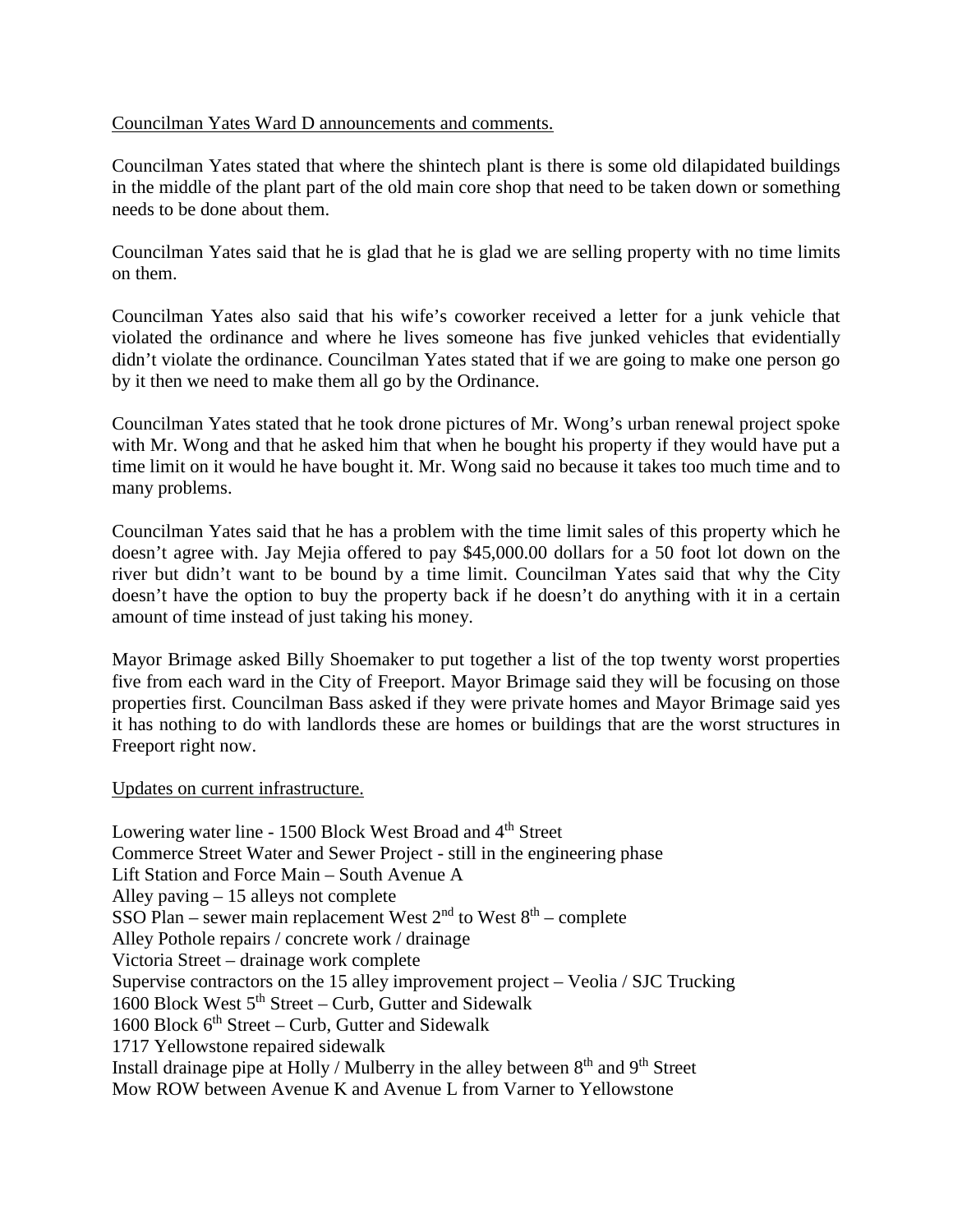# Update on Hwy 288 and Brazosport Blvd.

Hwy 288 fixing of the roads has been started.

Update on reports / concerns from Department heads.

David Hoelewyn had a few before and after pictures of projects that his department is working on.

 $4<sup>th</sup>$  /  $5<sup>th</sup>$  and Cedar Street – pothole repair 1717 Yellowstone – water repair and repaired sidewalk Archer and Avenue S – repaired sidewalk

Billy Shoemaker presented a slide show with projects that his department has been working on also.

Kim Townsend stated that the fence around the Mystery Boat and was put up for safety issues. She said that she has spoken to three different people to try and salvage it but the best option is to try and replace the hull and then fabricate the out riggers and booms. Kim said that Freeport Community House Pavilion playground equipment is installed and they are now putting the kiddie cushion (safe zone) this week and is scheduled to be completed by Friday weather permitting. Peppermint Park playground equipment poles have been installed and are ready for the playground equipment. Councilman McDonald asked about Lincoln Parks playground equipment. Kim said that she hasn't ordered new playground equipment for that park but will be in next year's budget. She also stated that the BBQ grill grates were rotten and they have now been replaced. Councilman McDonald asked about the two basketball back boards and Kim stated that she would go take a look at it.

## Discuss Museum budget for maintenance, repairs, projects and events.

Leann Strahan said that she is still waiting on a quote from Theriot to fabricate new cap covers. Ms. Strahan said that the board approved a new temporary exhibit for May on Mother Goose Nursery Rhymes. She reminded everyone of the Downtown Market Day Sunday April 15<sup>th</sup> and she still had booth spaces available.

Closed the Formal Session at 7:06 PM and opened Executive Session.

Executive Session:

Section 551.071, Government Code

Consultation with City Attorney concerning pending or contemplated litigation, settlement offers or other matters in which his duty to the City Council under the Texas Disciplinary Rules of Professional Conduct of the State Bar of Texas clearly conflicts with Chapter 551, Government code, to-wit: